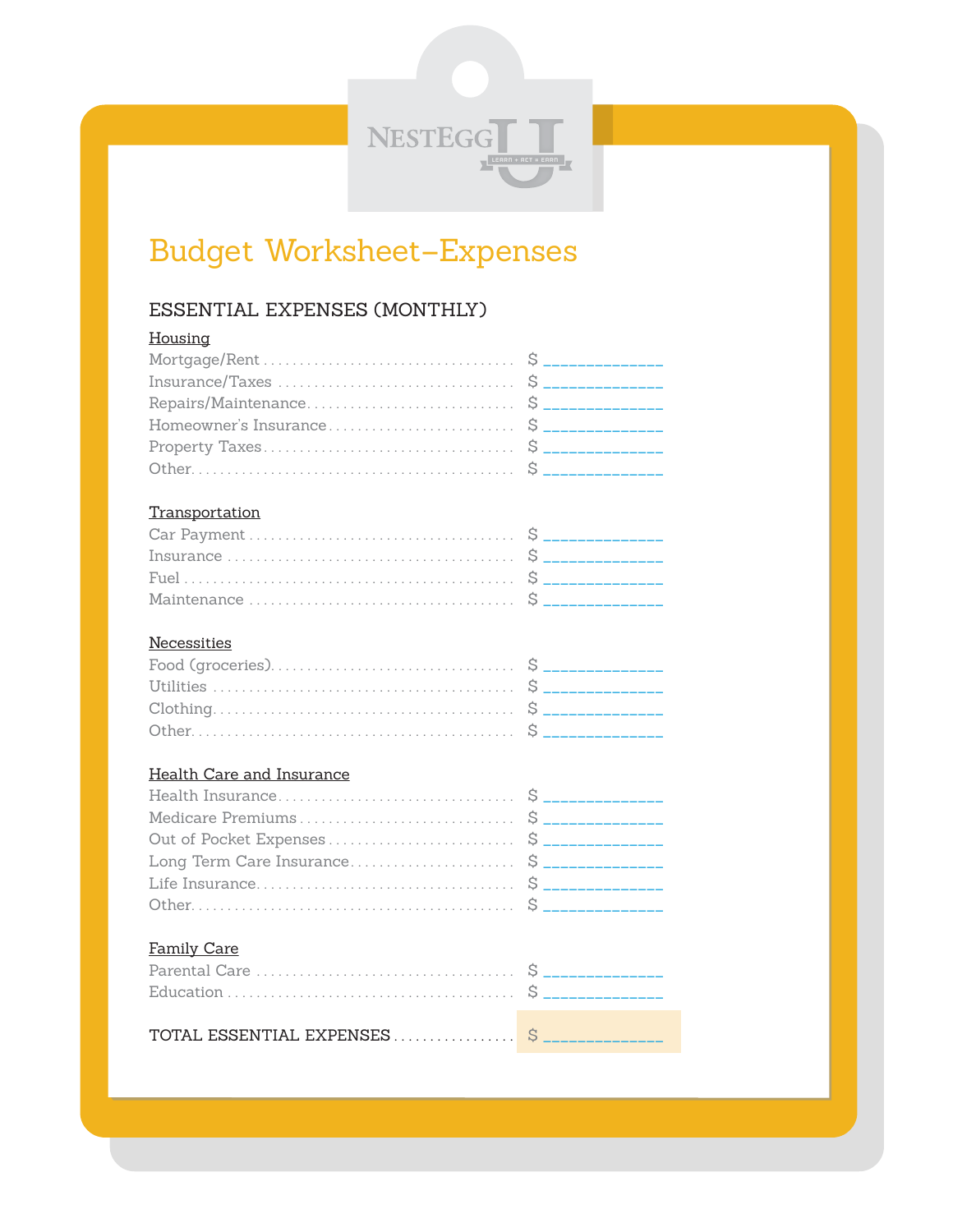

# Budget Worksheet–Expenses (cont.)

## DISCRETIONARY EXPENSES (MONTHLY)

| Leisure and Entertainment |  |
|---------------------------|--|
|                           |  |
|                           |  |
|                           |  |
|                           |  |
|                           |  |
|                           |  |
|                           |  |
| Contributions             |  |
|                           |  |
|                           |  |
| Miscellaneous             |  |
|                           |  |
|                           |  |
|                           |  |
|                           |  |